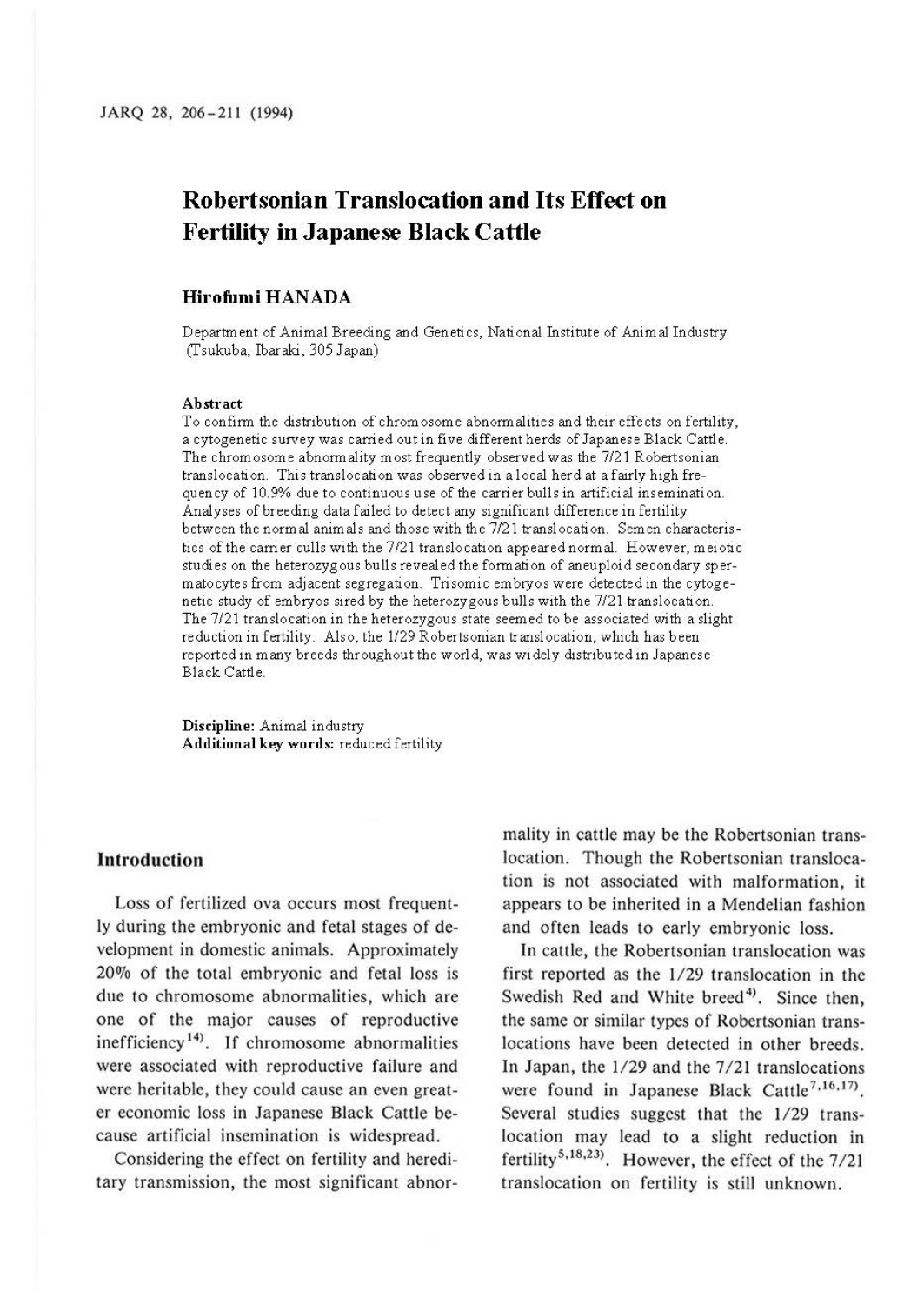This paper describes the results of a cytogenetic survey conducted in Japanese Black Cattle, especially the distribution of the 7/21 Robertsonian translocation and its effect on fertility.

#### **Animals and cytogenetic analyses**

The karyotype analyses were carried out in a total of 768 animals, 86 bulls and 682 cows, belonging to five herds of Japanese Black Cattle. Mitotic chromosomes were prepared using the whole blood culture method. Precise chromosome identification was attempted by using the G-band staining method. Heterochromatin was stained by using the BSG method. Testicular materials for meiotic studies were obtained from eight Japanese Black bulls at slaughter. Embryos for chromosome analyses were produced by the *in vitro* fertilization method described previously $3^3$ . The chromosome slides were prepared using the gradual fixation-air drying method.

# Distribution of the  $1/29$  and the  $7/21$ **Robertsonian translocations**

The results of karyotype analyses are shown in Table I. In herd A, 10 out of 394 cows examined were 1/29 translocation carriers and 43 were 7/21 translocation carriers (Plate 1). One animal was a double heterozygote carrying the 1/29 and the 7/21 translocations. The frequencies of 1/29 and 7/21 translocation carriers were 2.5 and 10.9%, respectively. It was confirmed by pedigree analyses and karyotype analyses of the carrier bulls and their daughters that one bull heterozygous for the 1/29 translocation and eight bulls carrying the 7/21 translocation had been employed for artificial insemination. One of the bulls with the 7/21 translocation was a homozygote with  $2n = 58$ , XY, t(7q 21q) t(7q 21q). All the bulls carrying the 1/29 and the 7/21 translocations have been retired, and their frequencies have tended to decrease since  $1981^9$ . However, the  $1/29$ 



Plate I. G-banded metaphases of cells carrying the l/29(a) and the 7/21 (b) translocation Arrow shows a translocation chromosome.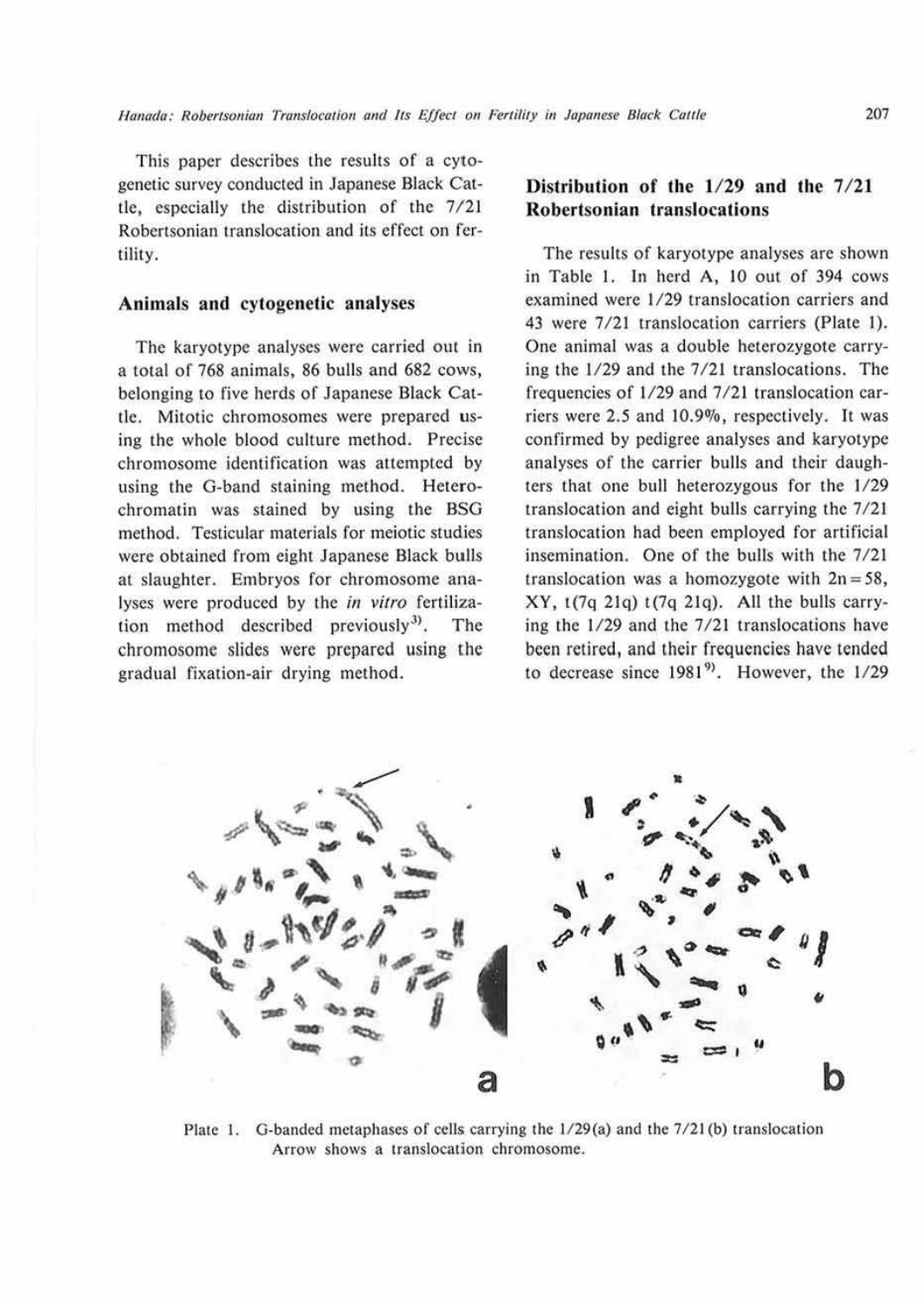| Karyotype <sup>a)</sup>               |     |    |    |    |   |                     |
|---------------------------------------|-----|----|----|----|---|---------------------|
|                                       |     |    |    |    | Е | Total <sup>b)</sup> |
| 60, XX, Normal                        | 342 | 54 | 41 | 99 |   | 609 (89.3)          |
| 59, XX, t1                            |     |    |    |    |   | 16(2.3)             |
| 59, XX, t2                            | 36  |    |    |    |   | 49 (7.2)            |
| 58, XX, t2t2                          |     |    |    |    |   | 7(1.0)              |
| 58, XX, t <sub>1</sub> t <sub>2</sub> |     |    |    |    |   | 1(0.1)              |

Table 1. Frequencies of the 1/29 and the 7/21 translocation carriers in Japanese Black cows

a):  $t_1$ ;  $t(1q 29q)$ ,  $t_2$ ;  $t(7q 21q)$ .

b): Figures in parentheses show the percentage of the carriers.

and the 7/21 translocations were also observed in other herds though the frequencies were lower than that in herd A. These results indicate that the 1/29 and the 7/21 translocations were widely distributed in Japanese Black Cattle. In British White cattle<sup>2)</sup> and Barrosa Cattle<sup>22)</sup>, the 1/29 translocation was observed with a higher frequency of more than *50%* due to the continuous use of the carrier bulls in artificial insemination. It is thus possible to assume that the number of carrier animals may increase markedly in a local herd of Japanese Black Cattle.

# Origin of the  $1/29$  and the  $7/21$  Robertso**nian translocations**

The 7/2J translocation was not observed in Mishima Cattle, a native breed in Japan, which mainly contributed to the development of Japanese Black Cattle<sup>12)</sup>. This translocation has not been reported in breeds other than Japanese Black Cattle. While, the 1/29 translocation has been found in many breeds throughout the world<sup>6</sup>, several breeds such as Brown Swiss Cattle and Simmental Cattle have been imported for the improvement of Japanese



Plate 2. C-banding patterns of cells carrying the 1/29(a) and the 7/21(b) translocations Arrow shows a translocation chromosome.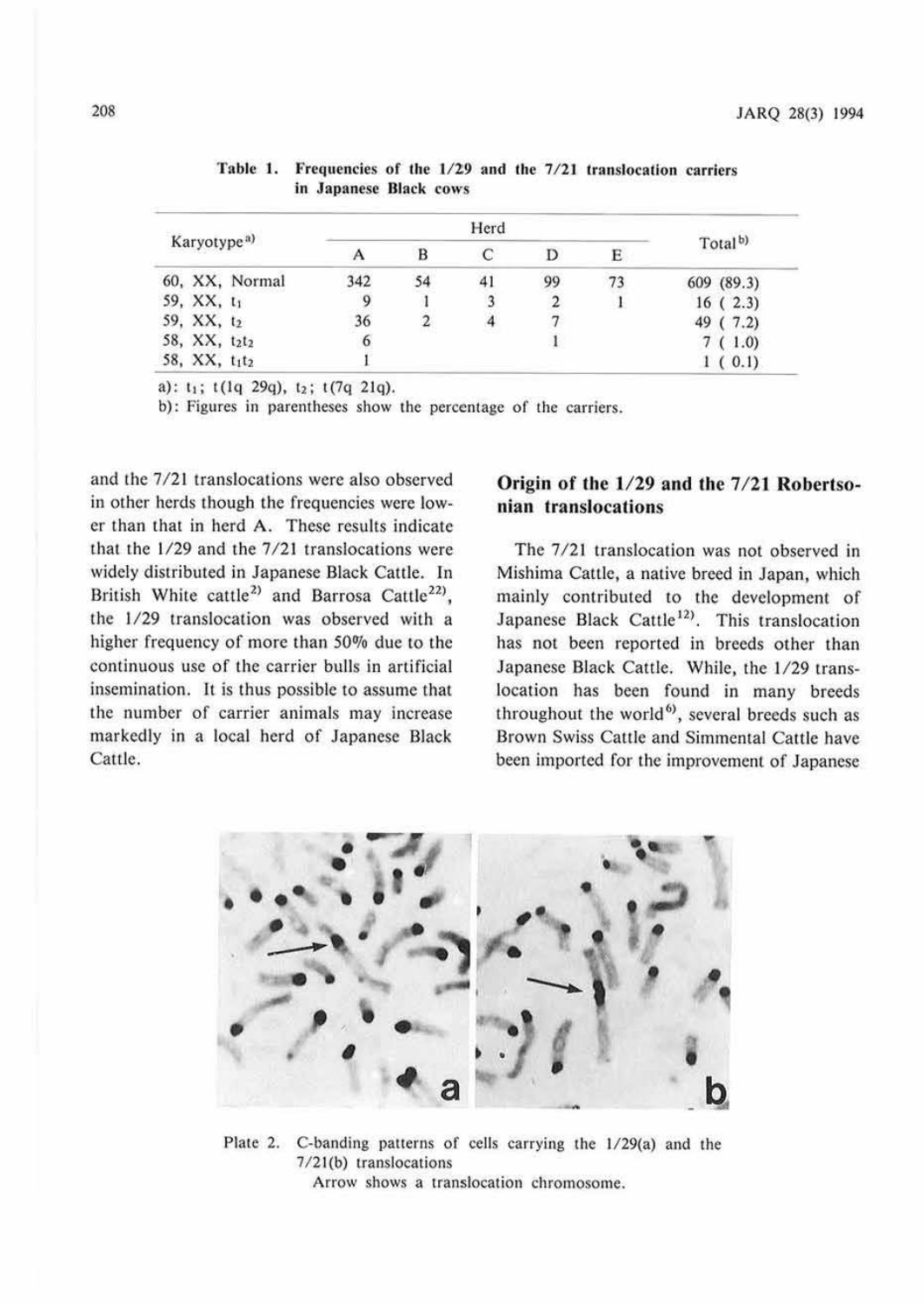Black Cattle in Japan. Based on the C-banding analysis, it was confirmed that the 1/29 and the 7/21 translocations involved monocentric and dicentric chromosomes, respectively (Plate  $2)^{7}$ . The single C-band has been recognized by some researchers as evidence for an old, well-established translocation<sup>13)</sup>.

Based on its distribution and C-banding pattern, it is suggested that the 7 /21 translocation has occurred recently in Japanese Black Cattle, while the 1/29 translocation has been introduced through the European breeds.

# Effect of the  $7/21$  Robertsonian trans**location on fertility**

The analyses of breeding data failed to demonstrate any significant departure from normal fertility in the 7/21 translocation carrier animals. Also semen characteristics of the carrier bulls appeared normal. The seminiferous tubules seemed to be normally developed with a histologically normal spermatogenesis.

However, a trivalent configuration and cells with unbalanced karyotype were observed in the meiotic study of heterozygous bulls with the  $7/21$  translocation<sup>8)</sup>. Out of 253 cells analyzed, 10 were hyperhaploid cells carrying an excess chromosome. The percentage of nondisjunction (N.D.) calculated from the frequency of the hyperhaploid cells was 7.9% in the

Table 2. Distribution of euploid and aneuploid cells in the meiosis of bulls carrying **the**  7/21 translocation

| Karyotype <sup>a)</sup> | No. of | $NF/2^{b}$ |     |    | N.D. <sub>c</sub> |
|-------------------------|--------|------------|-----|----|-------------------|
|                         | bulls  | 29         | 30  | 31 | (0/0)             |
| 60, XY                  |        | 36         | 219 |    | 2.3               |
| 59, XY, t2              | 2      | 32         | 211 | 10 | 7.9               |
| 58, XY, t2t2            |        |            | 32  |    | O                 |

a): t2; t (7q 21q).

b): NF(Nombrc fondamental); No. of chromosome

arms.<br>c): N.D. (%) =  $\frac{2 \times \Sigma(n+1)}{\Sigma(n-1) + \Sigma n + \Sigma(n+1)} \times 100$ .

heterozygous state as compared with 2.3% in the normal bull (Table  $2)^{10}$ .

Then chromosome analyses were performed on 6-8 days old embryos (blastocysts) produced by *in vitro* fertilization in order to determine whether monosomic and trisomic embryos resulted from the fertilization of gametes with unbalanced karyotype. The results are shown in Table 3. In the group sired by normal bulls, all the embryos subjected to the analyses showed a normal chromosome complement,  $2n = 60, XY$  and  $2n = 60, XX$ . While, a total of 36 embryos were suitable for chromosome analyses in the group sired by the 7/21 translocation heterozygous bulls. Of these embryos, 19 had normal chromosome complements and 15 embryos showed a balanced karyotype with *59*  chromosomes including the 7/21 translocation chromosome. However, 2 (5.6%) were trisomic embryos with the unbalanced karyotype,  $2n = 60, XY, t$  and  $2n = 60, XX, t^{11}$ .

In cattle, more information has been obtained in systematic studies on the 1/29 Robertsonian translocation. In the meiotic study on heterozygous bulls with the 1/29 translocation, secondary spermatocytes with unbalanced karyotype were observed with frequencies of  $6.4\%$ <sup>15)</sup> and  $11.2\%^{20}$ . Furthermore it was confirmed by the analyses of breeding data that the 1/29 translocation caused a slight reduction in

#### Table 3. Chromosome analyses of embryos sired by the normal and the  $7/21$  translocation heterozygous bulls

|                      | Karyotype of sire |         |  |  |
|----------------------|-------------------|---------|--|--|
| No. of embryos       | Normal            | Hetero. |  |  |
| Processed<br>(A)     | 49                | 81      |  |  |
| Analyzed<br>(B)      | 23                | 36      |  |  |
| Balanced karyotype   |                   |         |  |  |
| Normal               | 23                | 19      |  |  |
| Hetero.              |                   | 15      |  |  |
| Unbalanced karyotype |                   |         |  |  |
| Monosomy             |                   |         |  |  |
| Trisomy              |                   |         |  |  |
| (9)                  | 46.9              |         |  |  |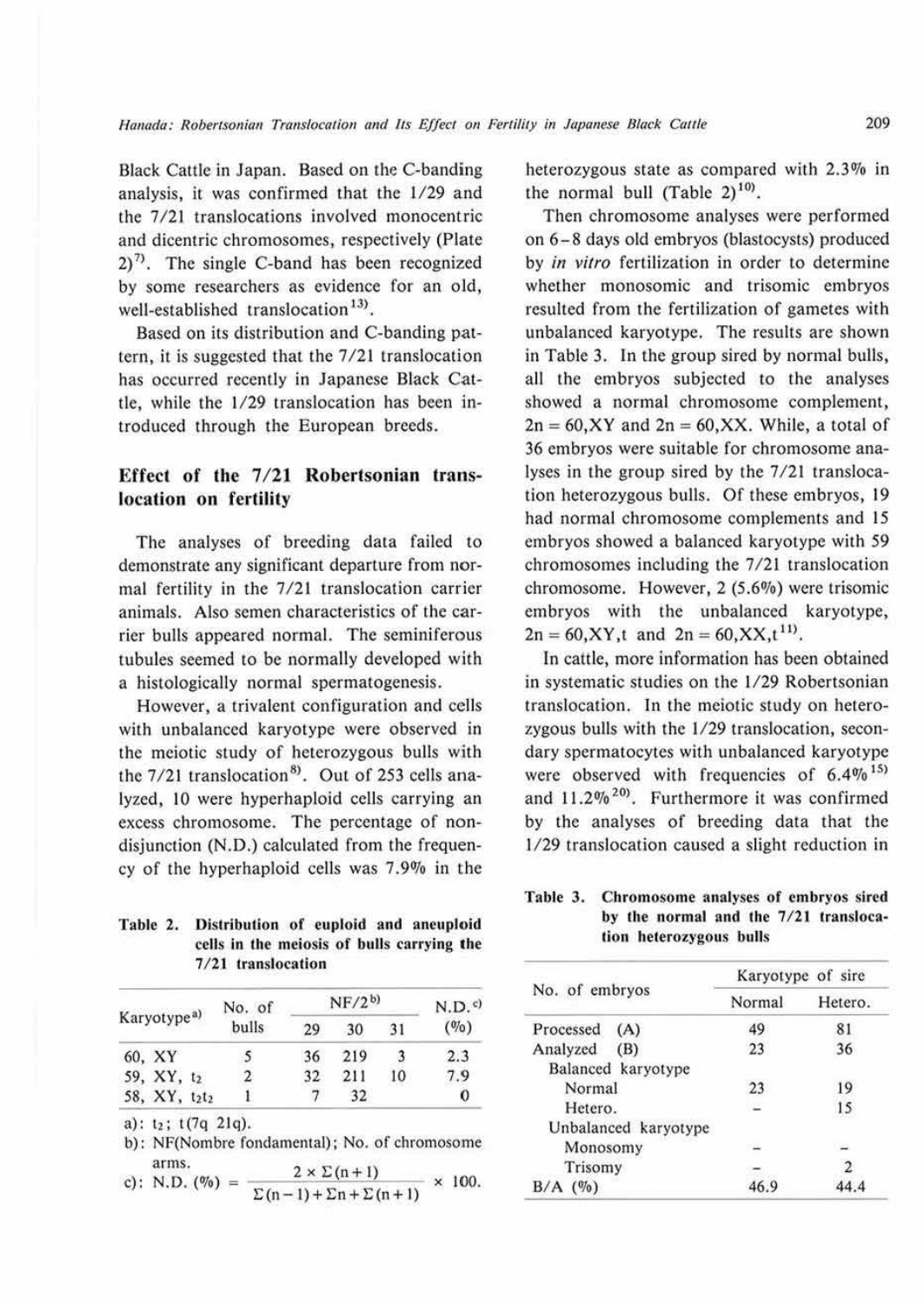fertility of the carrier bulls<sup>1)</sup> and daughters sired by the heterozygous bulls<sup>5,18,23)</sup>. This phenomenon was ascribed to the early death of trisomic and monosomic embryos resulting from adjacent segregation of the trivalent chromosome at the first division<sup>13,21,25)</sup>. The meiotic study revealed the presence of aneuploid secondary spermatocytes in heterozygous bulls with the 7/21 translocation. The meiotic behavior appeared to be similar to that of the 1/29 translocation. Trisomic embryos with unbalanced karyotype were also found in the cytogenetic study of embryos sired by ihe 7/21 heterozygous bulls. These results suggest that the 7/21 translocation in the heterozygous state may be associated with a slight reduction in fertility.

# **Conclusion**

It was demonstrated that the 1/29 and the 7 /21 translocations were widely distributed in Japanese Black Cattle. The presence of gametes and embryos with unbalanced karyotypes indicates the possibility of a slight reduction in fertility in the 7/21 translocation heterozygous animals. The 1/29 and the 7/21 translocations did not confer any advantage for well-defined characteristics. Moreover, the widespread and continuous use of carrier bulls in artificial insemination should not be encouraged. The importance of introducing eradication programs in cattle breeding has been demonstrated clearly for the Swedish Red and White breed<sup>24)</sup> and routine investigations are now currently performed in several other countries, including Norway and Great Britain. It is important to introduce an eradication program for the  $1/29$  and the  $7/21$  translocations in Japanese Black Cattle.

#### **References**

J) Oyrendahl, I. & Gustavsson, I. (1979): Sexual functions, semen characteristics and fertility of bulls carrying the 1/29 chromosome translocation. *Heredilas,* 90, 281-289.

- 2) Eldridge, F. E. (1975): High frequency of a Robertsonian translocation in a herd of British White cattle. *Vet. Rec.*, 96, 71-73.
- 3) Geshi, M. et al. {1993): Effect of serum on the *in vitro* development of bovine embryos derived from *in vitro* maturation and fertilization. Anim. *Sci. Technol.* (*Jpn.*), 64, 480-483 [In Japanese with English summary].
- 4) Gustavsson, I. & Rockborn, G. (1964): Chromosome abnormality in three cases of lymphatic leukaemia in cattle. *Nature,* **203,** 990.
- 5) Gustavsson, I. (1971): Culling rates in daughters of sires with a translocation of centric fusion type. *Hereditas*, 67, 65-74.
- 6) Gustavsson, J. (1979): Distribution and effects of the 1/29 Robertsonian translocation in caulc. J. *Dairy Sci.,* **62,** 825-835.
- 7) Hanada, H. et al. (1981): Robertsonian chromosome polymorphism found in a local herd of the Japanese Black Cattle. Ann. Génét. Sél. *anim.,* **13,** 205-211.
- **8)** Hanada, H. & Muramatsu. S. (1989) : A study of meiotic chromosomes in Japanese Black bulls carrying the 7/21 Robertsonian translocation. *Jpn.* J. *Zootech. Sci.,* **60,** 590-595.
- 9) Hanada, **H.** et al. (1991): The incidence of the Robertsonian translocation and its effect on fertility in the Japanese Black Cattle. Anim. Sci. *Tee/mo/.* (Jpn.), **62,** 540-545 (ln Japanese with English summary).
- 10) Hanada, H. et al. (1993): Significance of the 7/21 Robertsonian translocation in the Japanese Black breed. In Proc. 10th Eur. Colloq. Cytogenet. Domest. Anim., 78-83.
- 11) Hanada, H. et al. (1993): Chromosome analyses of embryos sired by bulls heterozygous for the 7/21 Robertsonian translocation. Anim. Sci. Technol. (Jpn.), 64, 1178-1181.
- 12) Hanada, H.: Unpublished.
- 13) King, W. A. et al. (1980): Presumptive translocation type trisomy in embryos sired by bulls heterozygous for the 1/29 translocation. *Hereditas,* **92,** 167-169.
- 14) King, W. A. (1990): Chromosome abnormalities and pregnant failure in domestic animals. *In* Domestic animal cytogenetics. ed. McFeely, R. A., Academic Press, Inc., London, 229-250.
- 15) Logue, 0. N. & Harvey, M. J. A. (1978): Meiosis and spermatogencsis in bulls heterozygous for a presumptive 1/29 Robertsonian translocation. *J. Reprod. Fert.*, 54, 159-165.